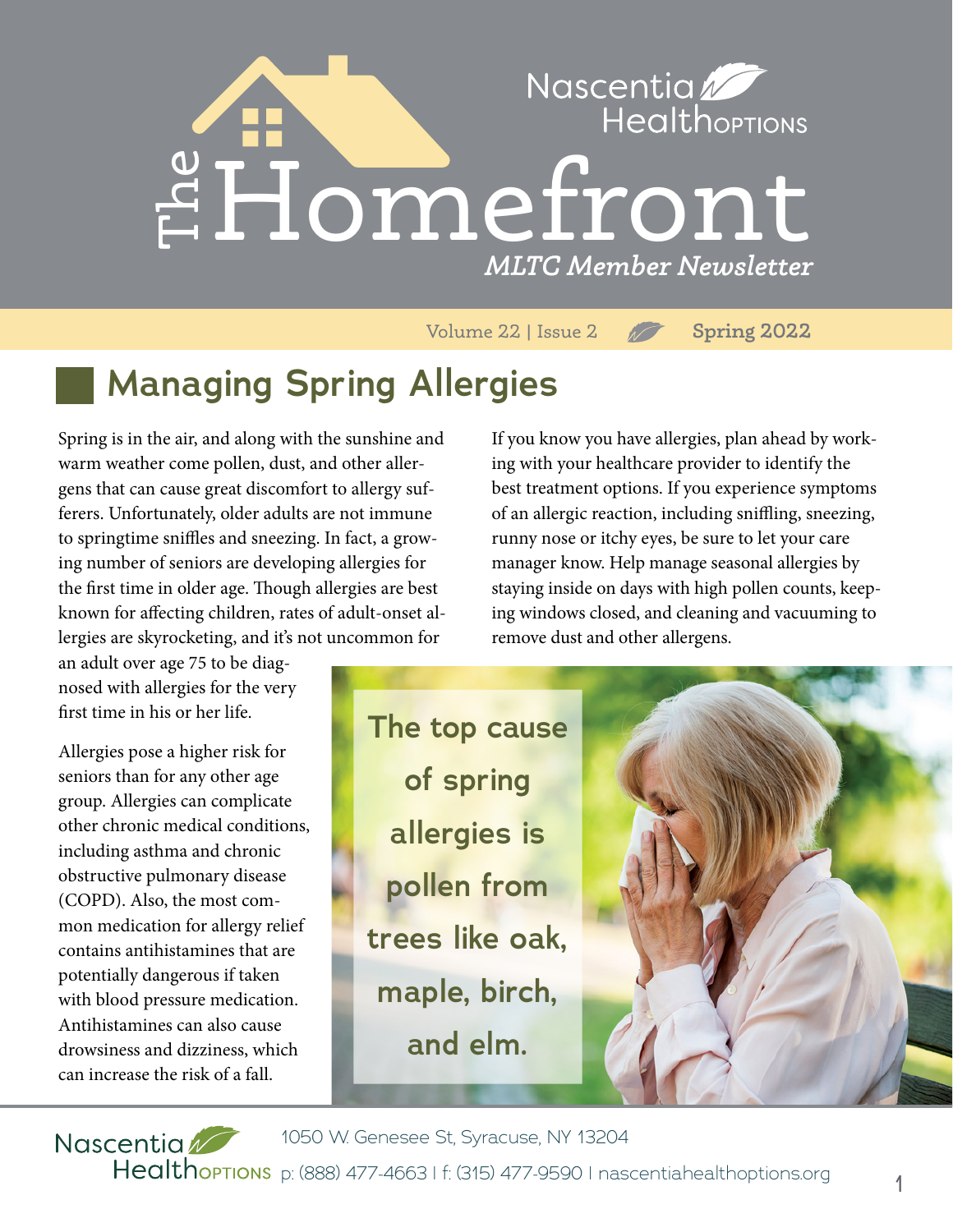# **Tuna Salad**

Canned tuna is high in protein and healthy fat. This recipe replaces mayo with plain yogurt, reducing unhealthy fats but keeping the creamy texture. Add whatever seasoning you love to make it yours!

#### **Ingredients**

- » 1 can tuna packed in water (not oil)
- » 1/2 cup of plain low-fat or Greek yogurt
- » 1/4 cup chopped celery
- » 3 Tbsp each of chopped pickle, onion, and radish
- » 1 tsp lemon juice
- » 2 tsp salt-free seasoning blend of your choice (Italian, Mexican, BBQ, Cajun etc.)
- » Pinch pepper and salt



#### **Instructions**

- » Drain the liquid from the tuna
- » Use a fork to separate and blend the tuna into the yogurt and seasonings in a bowl
- » Add all other ingredients and stir
- » Serve on a green salad, whole-wheat bread or tortillas, bell peppers, avocado halves, etc.

|            | A           | V           | $\circ$ | С | A | D            | O                                         | G | B            | $\mathsf{R}$ | O                                                           | $\mathsf{C}$ | С       | O |   |              | U                    | D |
|------------|-------------|-------------|---------|---|---|--------------|-------------------------------------------|---|--------------|--------------|-------------------------------------------------------------|--------------|---------|---|---|--------------|----------------------|---|
|            | V           | M           | A       | N | G | O            | P                                         | С | O            | R            | N                                                           | Q            | P       | C | Е | A            | W                    | W |
|            | S           | Τ           | R       | A | W | B            | Ε                                         | R | $\mathsf{R}$ | Y            |                                                             | X            | T       | P | Т | $\mathsf{R}$ | Z                    | A |
|            | Z           |             | U       | B | E | Е            | T                                         | С | Τ            | K            | Н                                                           | K            | B       | X | Q | Τ            | W                    |   |
|            | U           | R           | S       | L | С | A            | R                                         | R | O            | T            | С                                                           |              |         | B | O |              |                      | Е |
|            | С           | A           | P       | B | C | A            | N                                         |   | A            | L            | O                                                           | U            | P       | E | X | C            | E                    | R |
|            | $\mathsf C$ | D           |         | I | C | A            | U                                         |   |              | F            |                                                             | $\circ$      | W       | E | R | Η            | $\top$               | M |
|            | Н           |             | N       | Τ | D |              | R                                         | V | Τ            | Н            | Q                                                           | K            | $\circ$ | M | V | O            | Τ                    | Е |
|            |             | S           | A       | Τ | С | $\mathsf{H}$ | U                                         | X | B            | A            | N                                                           | A            | N       | A | H | K            | U                    |   |
|            | N           | Н           | С       |   | Q | A            | S                                         |   | O            | M            | A                                                           | Τ            | O       | K | B | E            | C                    | O |
|            |             | A           | Н       | P |   | N            | Е                                         | A | P            | P            | L                                                           | Е            | V       | D | S |              | Е                    | N |
|            | Ć           | Е           |         | Е | R | Y            | B                                         |   | U            | Е            | B                                                           | Е            | R       | R | Y | U            | A                    | M |
| ATICIIOLIF |             | DU LIEDEDDV |         |   |   |              | $C$ $\cup$ $E$ $E$ $D$ $\cup$ $E$ $E$ $D$ |   |              |              | $\lambda$ $\lambda$ $\lambda$ $\lambda$ $\lambda$ $\lambda$ |              |         |   |   |              | $CTD$ $N$ $DCDD$ $N$ |   |

## **Word Search—Fruits and Veggies**

ARTICHOKE AVOCADO BANANA BEET

BLUEBERRY BROCCOLI **CANTALOUPE CARROT** 

**CAULIFLOWER CELERY** CORN **LETTUCE** 

MANGO PINEAPPLE RADISH **SPINACH** 

**STRAWBERRY** TOMATO WATERMELON **ZUCCHINI**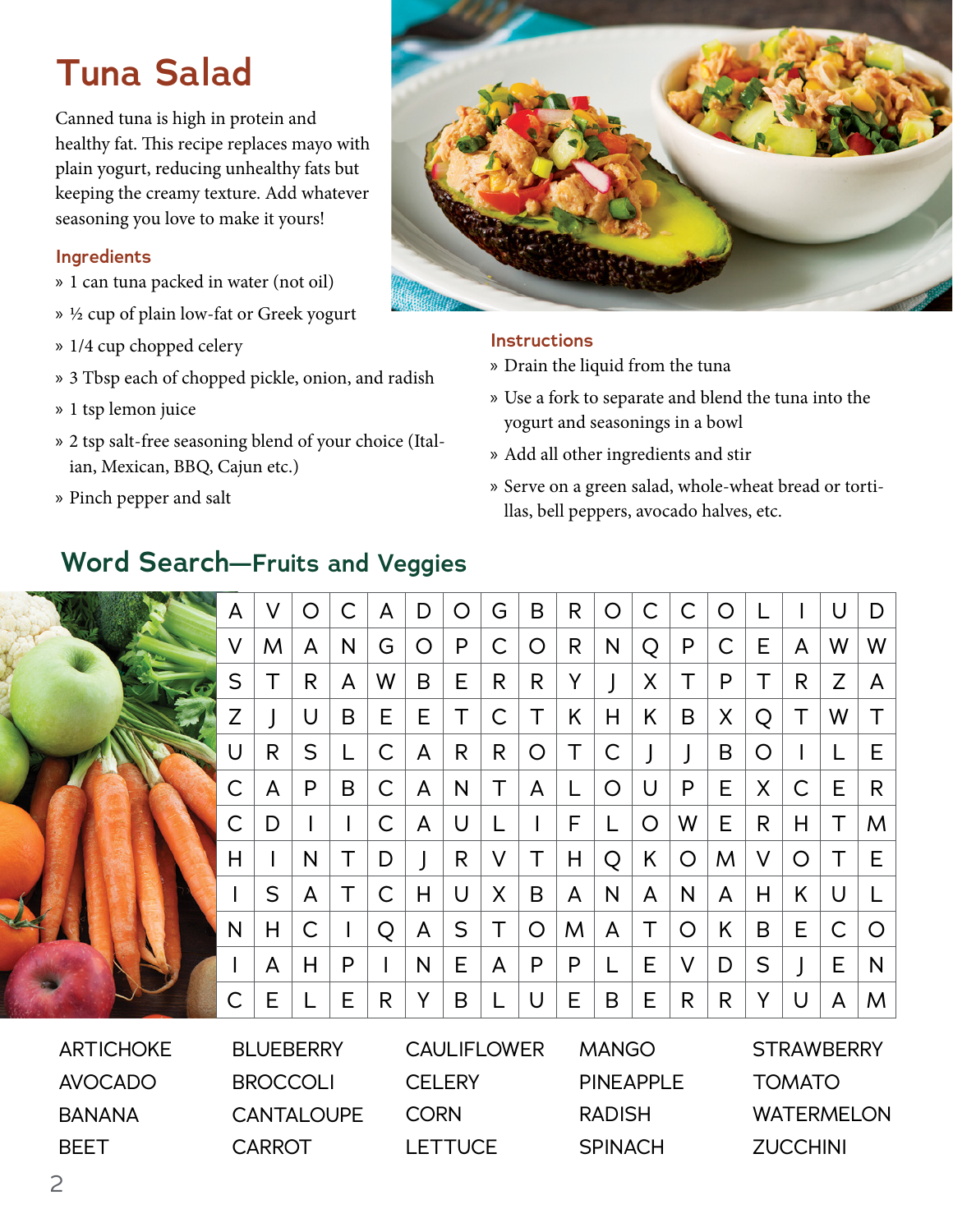# **Care Team Updates**

To better serve our members, we recently made some changes to staffing some of our care teams. These changes were made to ensure that your care team has staff who are very familiar with your local community resources and providers. This change may mean that there is a new person on your current care team or you may be assigned an entirely new care team.

If the care team you work with is going to be impacted, we will notify you of the change during your monthly contact and let you know when the change will start. The newly assigned care team members will introduce themselves during next month's call, and will review three PHI (personal health information) identifiers to confirm the member's identity, including name, date of birth, and address. These identifiers must be obtained to ensure that a member's protected health information remains secure.

#### Who is on my care team?

Your care team includes a care coordinator, who handles many of the day-to-day member needs, and a care manager, who is a clinical professional overseeing your care.

The care coordinator provides non-clinical support for the member and care manager. A care coordinator is often the first level of contact for the member, answering calls and assisting the care manager in making monthly phone contacts to the members. Care coordinators assist members with transportation needs and submit authorizations for approved services. They call doctors' offices for important documents and orders. A care coordinator also follows up with service providers if a member has not received supplies or services as authorized. The care coordinator lets the care manager know about any important medical concerns or other information that requires their oversight and follow-up.



A care manager is a clinical support, either a registered nurse or a licensed social worker. They share responsibility for monthly calls, and contacts members at least every 6 months to check in with them and re-certify medically necessary services on their "person-centered service plan" (PCSP). The PCSP is then forwarded to their care coordinator teammate for processing. The care manager calls members that have complex medical needs that require clinical follow-up. They also assist with care transitions to the hospital or a skilled nursing facility. The care manager plays a pivotal role in coordinating necessary care with the member's medical providers, such as alerting them to a change in the member's condition or advocating for a home health referral, and they also coordinate care through other community resources.

Your care team takes pride in assessing, developing, and providing the care and resources needed to maintain our members' independence. If you need to reach a member of your care team, please reach out to them at (888) 477-4663.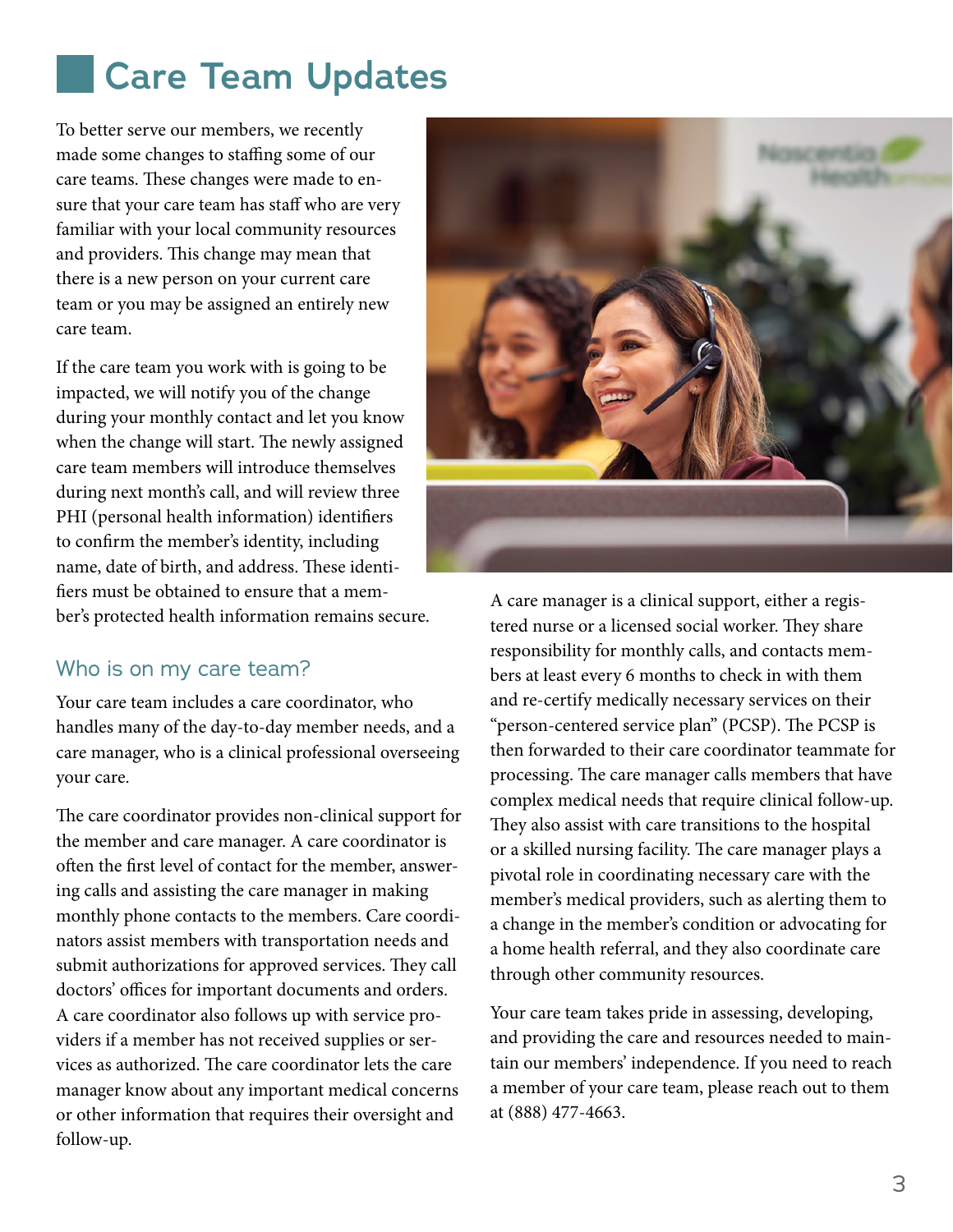# **Exercises to help you feel your best**

We're used to measuring our age in time, celebrating milestones with birthdays and anniversaries. But it's even more important to focus on how well we care for ourselves and our bodies, no matter what age we are. One of the most successful ways to maintain your health and feel younger than your years is to treat yourself well, improving your body and mind through physical fitness.

**Quality of life is so important and being more physically fit will help you feel your best.**

As we age, we experience a progressive loss of muscle strength, often beginning in our 40s. This can make it harder to do common activities like walking up stairs, carrying heavy items, or rising from a chair. It can also lead to poor balance and lower endurance. Your balance can also get worse as you age because of muscle strength, a less active lifestyle, nutritional choices, and other biological changes in our bodies. The good news is that there are exercises you can do to help "roll back the clock" on age-related muscle weakness and balance issues if done safely and properly.

Always check with your doctor or nurse before starting any new exercise routine to make sure it is appropriate for you. Ask a qualified trainer or therapist to show you proper form so you don't hurt yourself.

### Strength Exercises

Resistance training twice a week is very effective at building muscle. Do a set of six to twelve repetitions that really tire your muscles, then rest 1–2 minutes. Repeat 2 to 3 times.

Wall push-ups—stand with your feet about an arm's length from a wall and place both hands on the wall at chest level. Slowly bend your elbows to move your body toward the wall and then back out fully.

Squats—With a sturdy chair or sofa behind you, slowly lower yourself down as though you are going to sit, and then slowly stand back up without touching the chair. To make it easier, start in a sitting position and rise slowly to your feet before slowly sitting back down.

Lunges—Stand and take a large step forward with one leg and shift forward so you are on your toes on your back foot and your front knee is bent 90 degrees. Hold for a few seconds, then return to the starting position by straightening your front leg.



# **Member Advisory Committee**

Nascentia Health Options has a Member Advisory Committee that meets twice a year. This committee gives our members a voice and an opportunity to meet with other MLTC members and leadership to discuss the health plan and share your thoughts about being a member of Nascentia. We are a strong, growing plan and your feedback is important to us!

The next Member Advisory Committee meeting is June 8, at 2:00 both in person and by phone. We hope you will join us! If you or your family member or representative are interested in joining the Member Advisory Committee meeting, please contact June Misnik at (315) 477-9278 or jmisnik@477home.org.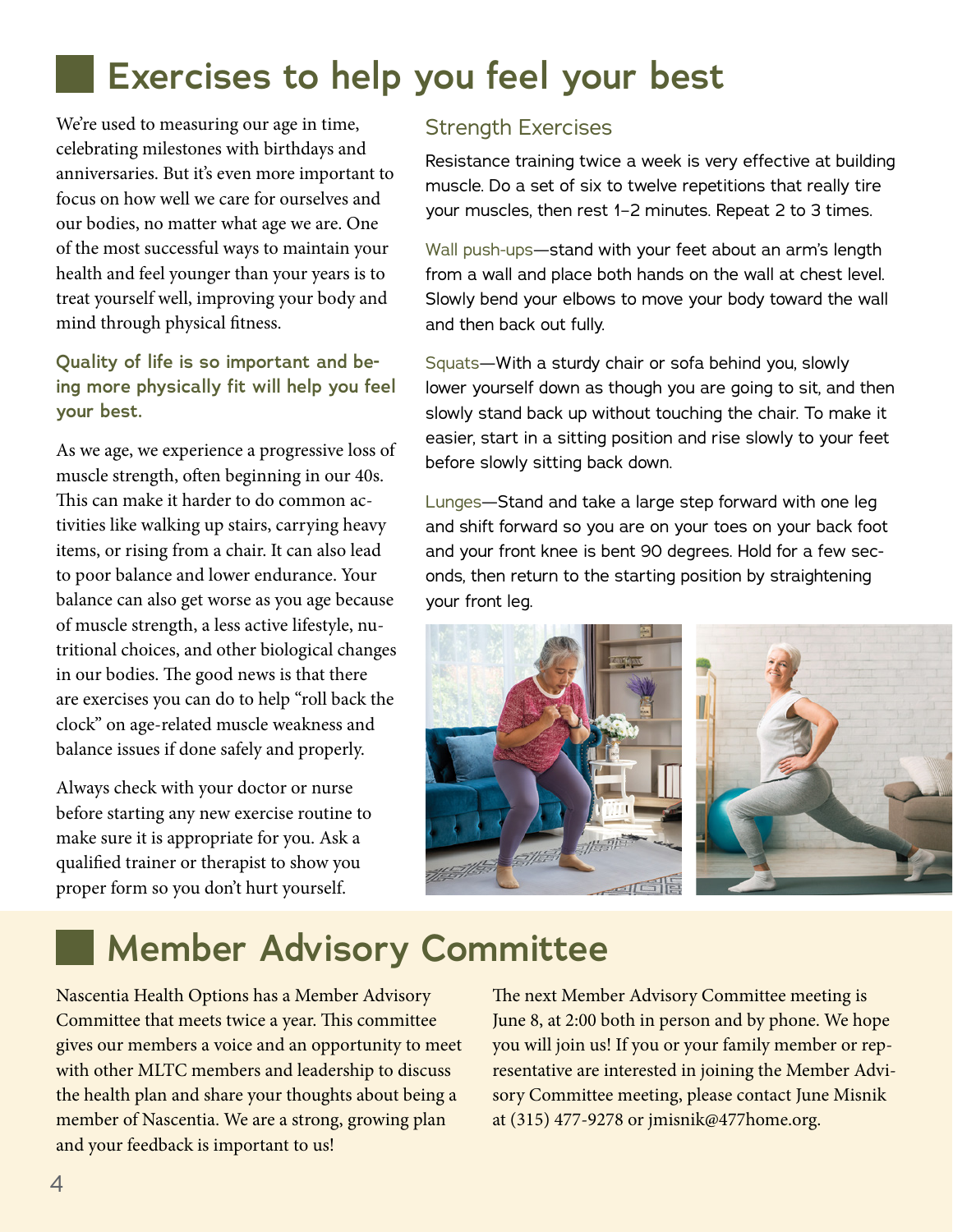# **New Providers Jan 2022—March 2022**

Please join us in welcoming the newest members of our provider network. A complete list of providers is available by calling (888) 477-4663 or by visiting nascentiahealthoptions.org/member-materials.



| <b>Provider</b>                                            | <b>Service</b>                           | <b>Counties Served</b>                                         | <b>Address/Phone</b>                                                                                               |  |  |
|------------------------------------------------------------|------------------------------------------|----------------------------------------------------------------|--------------------------------------------------------------------------------------------------------------------|--|--|
| <b>Bridgewater</b><br><b>Health Supplies</b>               | Durable Medical<br>Equipment             | All 48 Counties                                                | 116A South Street<br>Oyster Bay, NY 11771<br>516-802-0233                                                          |  |  |
| <b>Binghamton</b><br><b>Meals on Wheels</b>                | Meals on Wheels                          | <b>Broome</b>                                                  | 85 Walnut Street<br>Binghamton, NY 13905<br>607-778-6206                                                           |  |  |
| <b>Medical Guardian</b>                                    | Personal<br>Emergency<br>Response System | All 48 Counties                                                | 1818 Market Street<br>Suite 1200<br>Philadelphia, PA 19103<br>800-872-4209                                         |  |  |
| <b>Yesteryears</b>                                         | Social Adult Day<br>Care                 | <b>Broome</b>                                                  | 24 Isbell Street<br>Binghamton, NY 13902<br>607-778-2947<br>2801 Wayne Street<br>Endwell, NY 13760<br>607-785-0494 |  |  |
| <b>Upstate Taxi</b>                                        | Transportation                           | Herkimer, Madison, Oneida,<br>Onondaga                         | 418 Quentin Road<br>Utica, NY 13502<br>518-360-7761                                                                |  |  |
| <b>Loving Care</b><br>and Medical<br><b>Transportation</b> | Transportation                           | Monroe                                                         | 58 Citation Drive<br>Henrietta, NY 14467<br>585-404-0027                                                           |  |  |
| <b>Skyy Homes Transport</b> Transportation                 |                                          | Allegany, Cattaraugus,<br>Chautauqua, Erie, Monroe,<br>Niagara | 80 North 4th Street<br>Allegany, NY 14706<br>716-806-1102                                                          |  |  |
| Zoom Ride, Inc.                                            | Transportation                           | Erie, Niagara                                                  | 81 Botsford Place<br>Buffalo, NY 14216<br>716-466-966                                                              |  |  |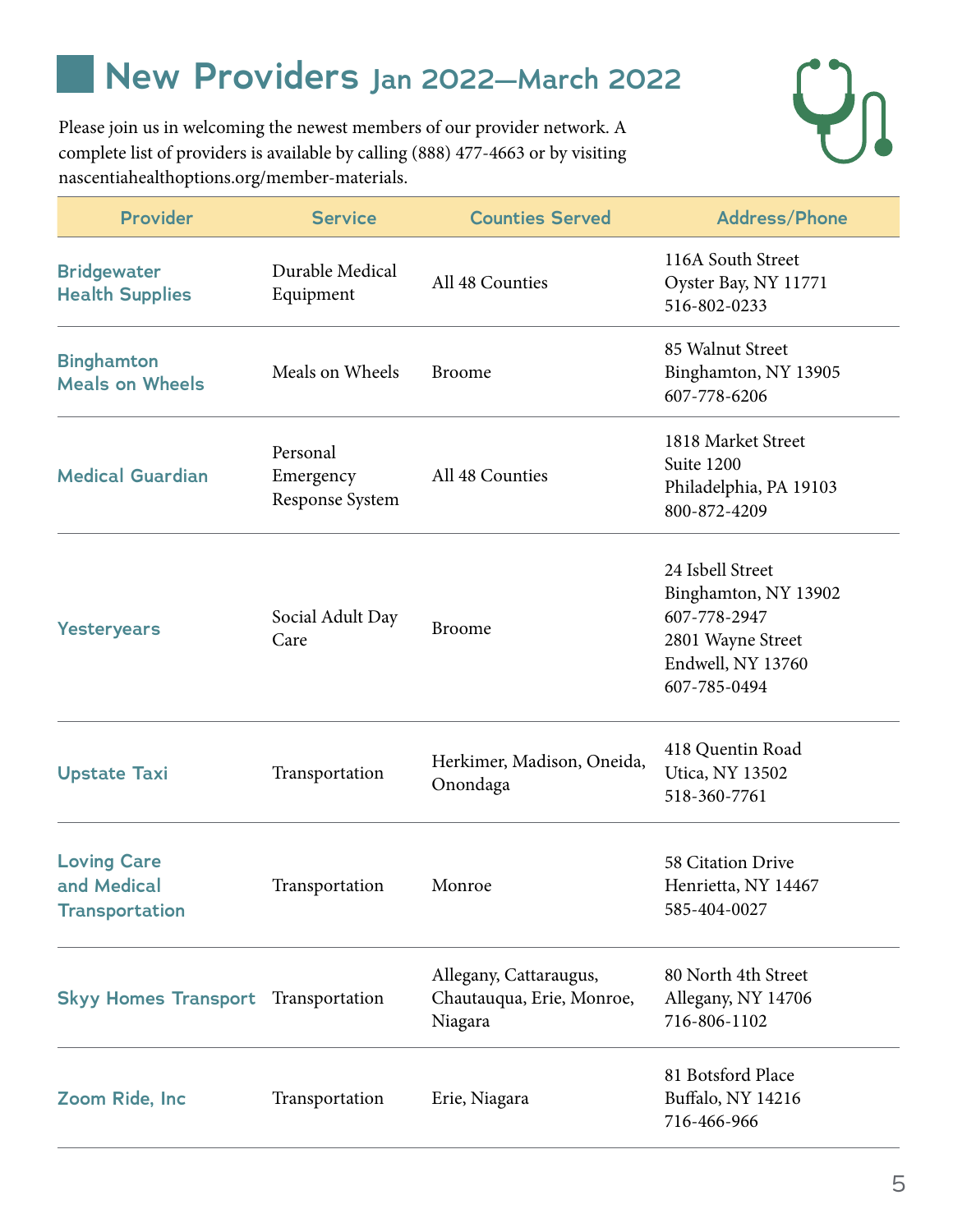# **New York Health Care Proxy Form** *Who will speak for you?*

The New York Health Care Proxy Law allows you to appoint someone you trust, such as a family member or close friend, as a health care agent to make health care decisions for you, if you lose your ability to do so.

### Why should I choose a health care agent?

It's important to choose someone to speak for you in case you become unable to communicate for yourself because of a drastic change in your health, such as being in a coma from an illness or injury, being in a persistent vegetative state, or experiencing dementia or Alzheimer's.

## Is having a health care proxy the same thing as having a living will?

No. A living will is a document that has your specific instructions about health care choices and requires that you know in advance all the decisions that may arise. While you may put instructions on your health care proxy form, the health care proxy is a person appointed by you to make health care decisions on your behalf and interpret your wishes as medical circumstances change.



## How do I appoint a health care agent?

All competent adults, 18 years of age or older, can appoint a health care agent by signing a form called a health care proxy. You do not need a lawyer or a notary, just two adult witnesses. Note: your health care agent cannot sign as a witness.

### What if my health care agent is not available when decisions must be made?

You may appoint an alternate agent, or secondary health care agent, to make decisions for you if your primary health care agent is unavailable, unable, or unwilling to act when decisions must be made. Otherwise, health care providers will make health care decisions that follow the instructions you gave while you were still able to do so. Any instructions that you write on your health care proxy form will guide health care providers under these circumstances.

You should name both a primary and a secondary health care agent. That way, if the primary health care agent isn't able to make decisions, you and/or your family will not have to worry about naming a new agent or completing a new health care proxy form.

## Where should I keep my health care proxy form after it is signed?

 Give a copy of the form to your health care agent, your doctor, your attorney, and family members or close friends who you choose. Keep a copy in your wallet or purse or with other important papers, but not somewhere that it can't be accessed, such as a safe deposit box.

#### **Get a health care proxy form at health.ny.gov/forms and scroll down to Health Care Proxy.**

*Adapted from the New York State Department of Health: health.ny.gov*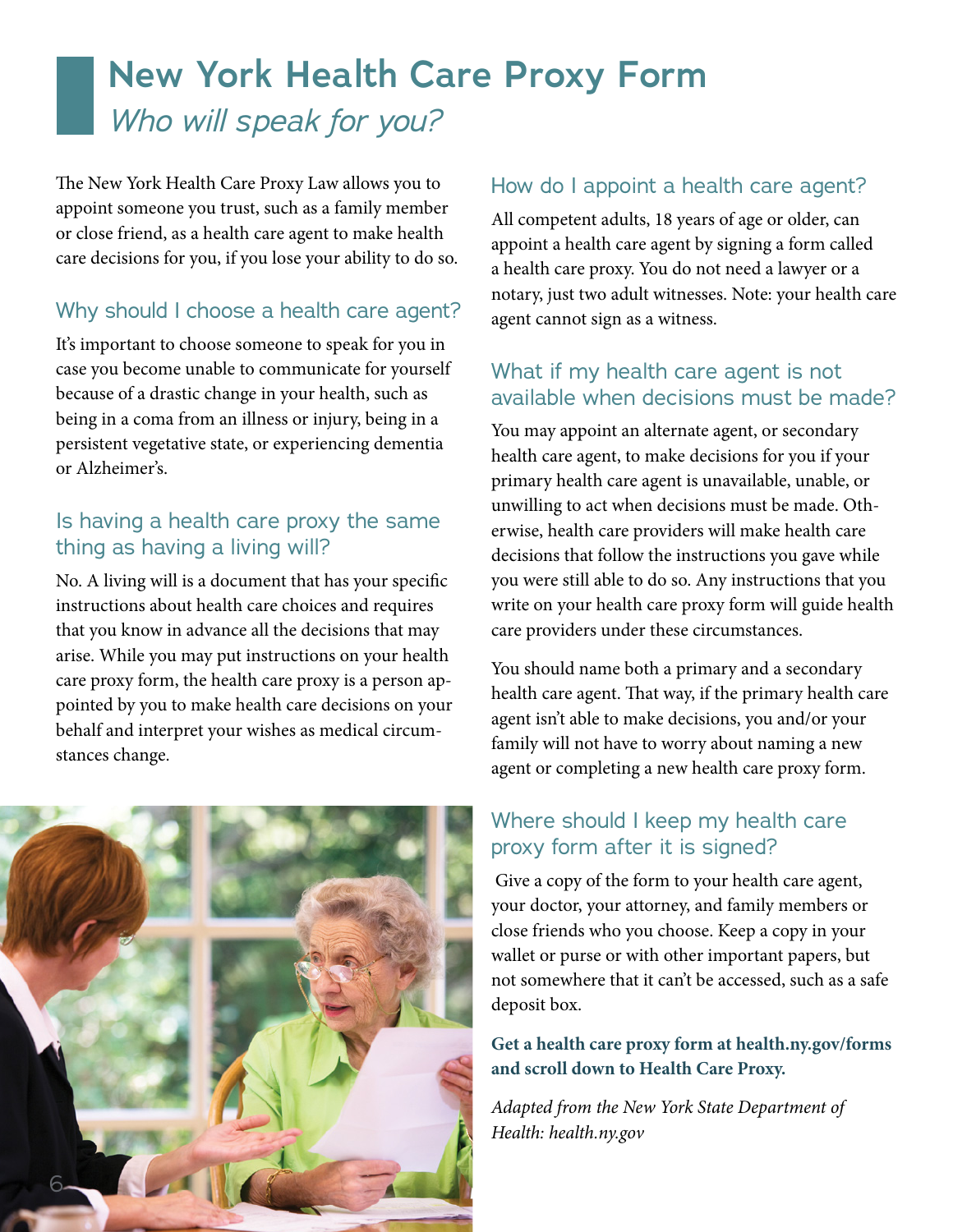# **Health<sub>e</sub>Connections**

## What is HealtheConnections?

HealtheConnections manages a health information exchange (HIE), governed by regulations and policies established by the New York State Department of Health for the Statewide Health Information Network of New York (SHIN-NY).

## Why do I need to need sign a consent to HealtheConnections for Nascentia?

By consenting to access, you authorize your care manager to view your personal health information (PHI) contributed to HealtheConnections. This allows your care manager to view your medical information and use it to improve the quality of your care and help you transition your care between your primary care provider, specialists, the emergency room, hospitalizations, and short-term and long-term care stays.

## How do I sign a HealtheConnections consent?

Speak to your care manager or care coordinator today and they will send you the authorization form for completion. Simply check the box:

- » "I give consent" is an affirmative consent that allows that provider organization's authorized users to access and view your personal health information (PHI) that has been contributed to HealtheConnections.
- » Sign and date the form and return it to Nascentia.

Please reach out to your Nascentia care team with any questions!

# **Don't Skip Important Preventive Care**

Preventive care is important to help maintain and improve your overall health. Certain exams and vaccines are increasingly important as we age:

| <b>Flu Vaccine</b><br>Every Year | Pneumococcal<br><b>Vaccine</b><br>Every 5 Years | <b>Dental Exam</b><br><b>Every Year</b>     |  |  |  |  |
|----------------------------------|-------------------------------------------------|---------------------------------------------|--|--|--|--|
| <b>Eye Exam</b><br>Every Year    | <b>Hearing Exam</b><br>Every 2 Years            | Mammogram<br>(for Females)<br>Every 2 Years |  |  |  |  |

Be sure to communicate your preventive care appointments and needs to your care team and assessment nurse. You may also receive calls from your care team to verify the information we have on file for this care.

# **Transportation Reminder**



HealtheConnections®

with you on the phone, please let him or her know about any scheduled appointments for which you'll need transportation. This will reduce the number of calls to our Transportation Department and shorten your wait time when you need to call for a ride. If you need to make a transportation request after speaking with your care team, you can call 1-855-877-8868.